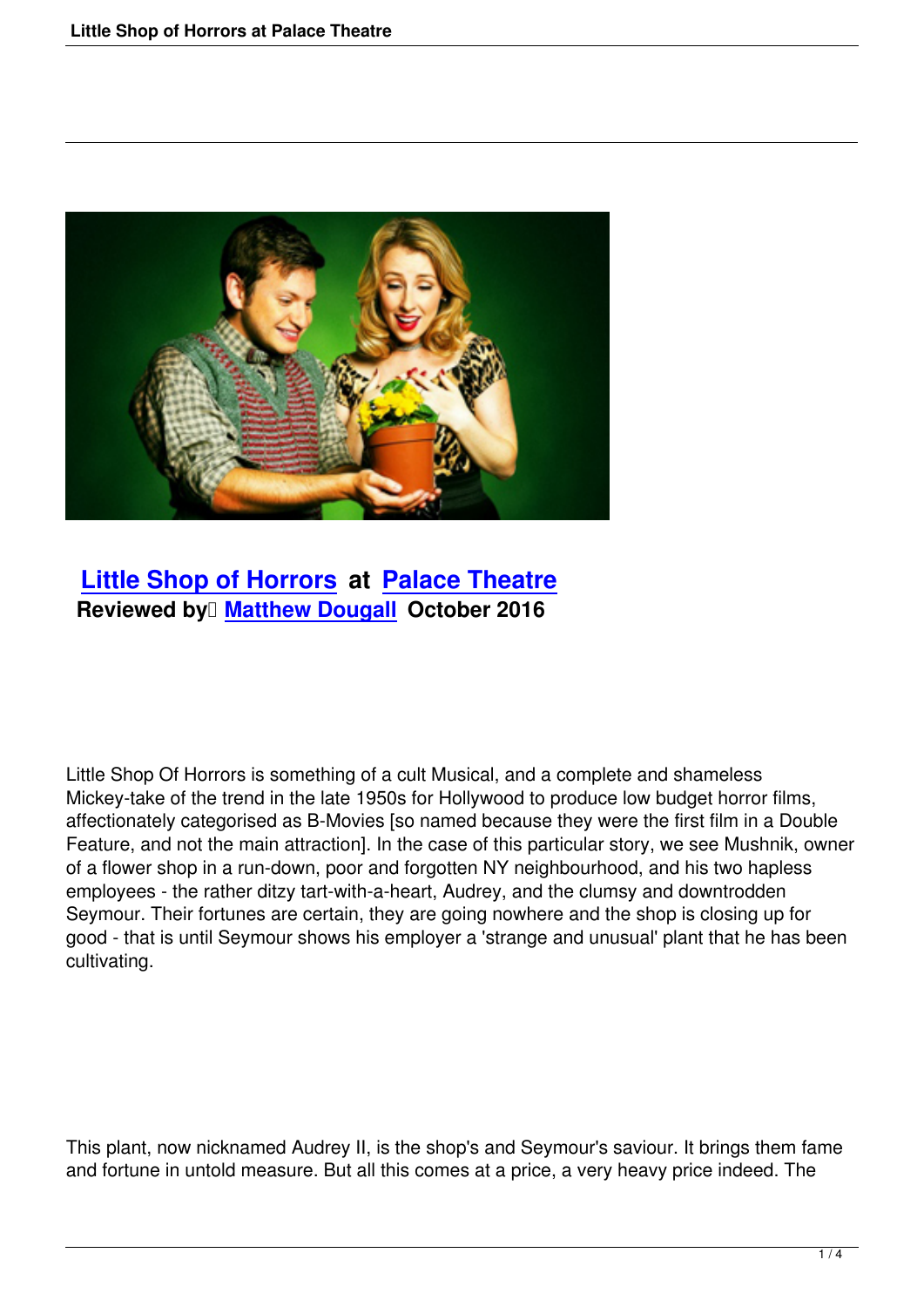plant thrives off fresh human blood. At first this doesn't cause any concern as Seymour quite happily adds anaemic to his list of complaints, but then, the fates turn against them and he finds himself feeding the plant with Audrey's dead dentist boyfriend, and then with Mushnik, and before long even Audrey falls foul of the plant's blood lust. If all of this sounds a little dark and macabre, don't panic, it's all very tongue-in-cheek and sent up in the best possible taste! And with some fantastic Musical numbers, it can't fail to be a hit!

In this all new production from *Sell A Door Theatre Company*, we see a lovely run-down Mock Gothic neighbourhood, with a really nice idea of radio announcements pre-show, and I loved the newspaper board on SL constantly changing the headlines. What didn't work so well however was that majority of the Musical is set inside the Florist Shop and yet, these scenes were played towards the back of the stage on a small platform quite a way from the audience. Not only this but the shop front was flat which was flown in and out countless times, most of these unnecessarily and it was very distracting. I would have liked the shop interior to have taken more precedence and in all honesty, we didn't even ever need to see the shop front.

Seymour, played by **Sam Lupton**, had a lot more about him than I have ever seen before. He wasn't the hapless klutz at all, and in fact, so 'normal' was he that one wondered why on Earth he was even stuck working in Skid Row in the first place. The character calls for the stereotypical cardboard cut-out 'unsuspecting jerk' who is a total no-hoper, and yes, Seymour certainly does need to be able to have the power of self-realisation and understand the consequences of his actions, but I did feel that Lupton had created too round a character right from the start. Too healthy (he kept springing and jumping around the stage with the grace of a gazelle) and too smart (both mentally and actually). The glasses were missing, as was his baseball cap - two 'trademark' items worn by Seymour. I warmed to Lupton as an actor very much, and as this was the first time I have seen him on stage, enjoying his stage presence and singing and dancing abilities greatly. I just felt that unfortunately he really hadn't quite understood what was required for this particular role.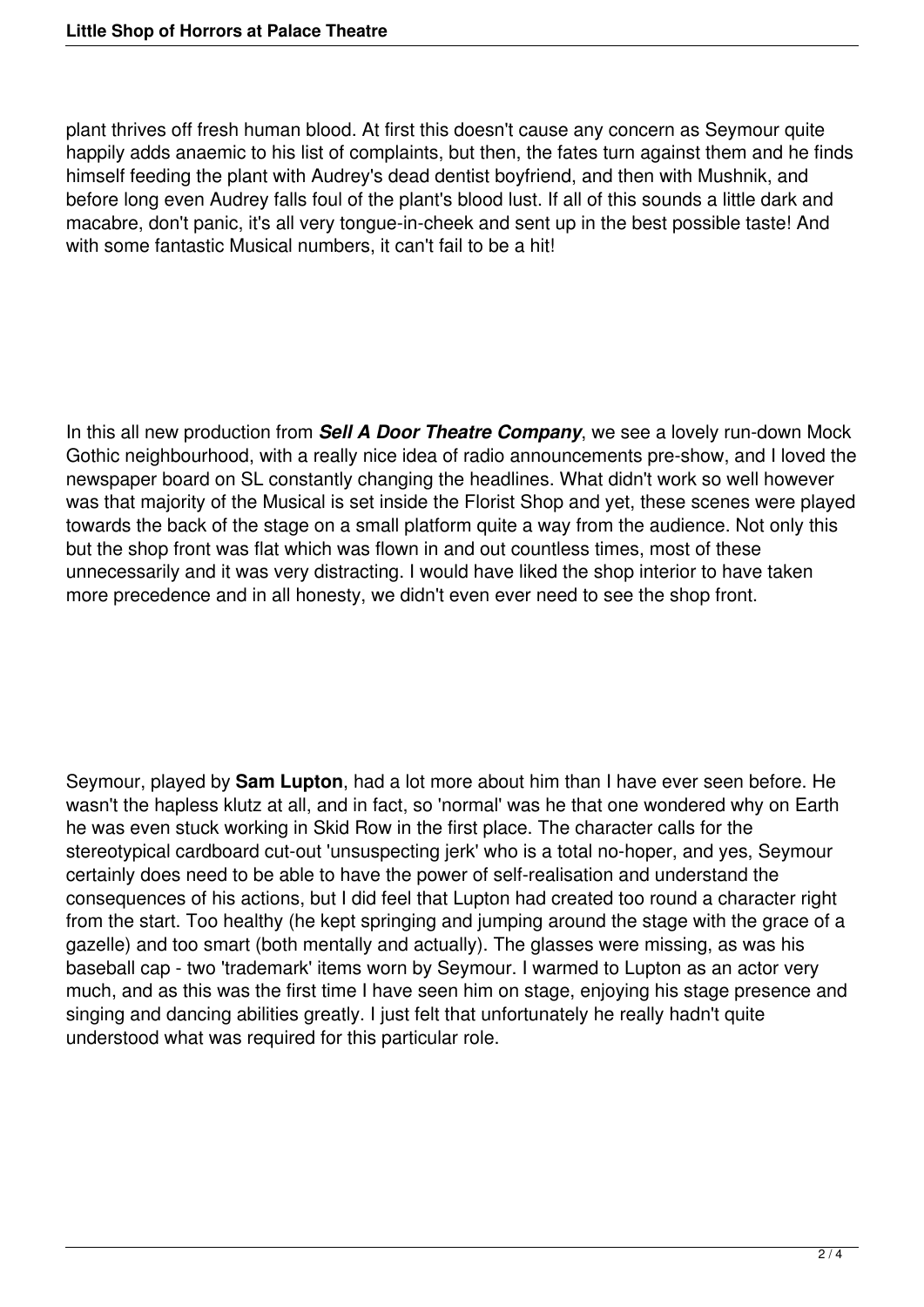Playing opposite him was **Stephanie Clift** as Audrey. I enjoyed her interpretation of the role; the classic dumb-blonde with a high-pitched ditsy voice were both there in abundance, but there was also something else... a hint every now and again of a gutsy, carnally knowledgeable Aurdrey which came as both a surprise and pleasure each time it came out. I really didn't like the *Somewhere That's Green* song though. This was spoilt by both Audrey's interpretation of it, and the strange, not-quite-in-focus projections going on behind her. These were I assume to help our understanding of the items she was singing about, but mostly it was clouds and green fields, and was very distracting.

**Rhydian** was Orin, the masochistic dentist. We neither heard nor saw his motorbike which was a pity, but as far as characterisations are concerned, Rhydian hit the nail absolutely firmly and squarely on the head. If Steve Martin's film role was the definitive performance, then Rhydian has just redefined it! A strong character actor with a deep, sonorous and strong voice to match. I enjoyed his tiny little cameos at the end too!

**Paul Kissaun** was Mushnik, the elderly NY Jewish flower shop owner. It is a great role for any actor to play, and Kissaun made a very good job of it. I would have liked him to have spoken in a more authentic NY Jewish accent though; just simply saying the Yiddish words and doing a pseudo-Jewish dance in 'Mushnik And Son' wasn't quite enough for me. But maybe that's just me!

Again, where this production fell a little flat for me, was with The Ronettes. These are three black girls who, throughout the show, comment narrator-like on the story, and both interact with the rest of the cast during the dialogue scenes, but continue the narrative to the audience in the form of song. They are the all-seeing, all-knowing 'Greek chorus' who already know the outcome before the show even starts. They are written as a pop trio, the likes of which were very popular under labels such as Motown etc, such as The Shirelles, The Chiffons and The Crystals. The only concession to this in this evening's Musical was their final number which,